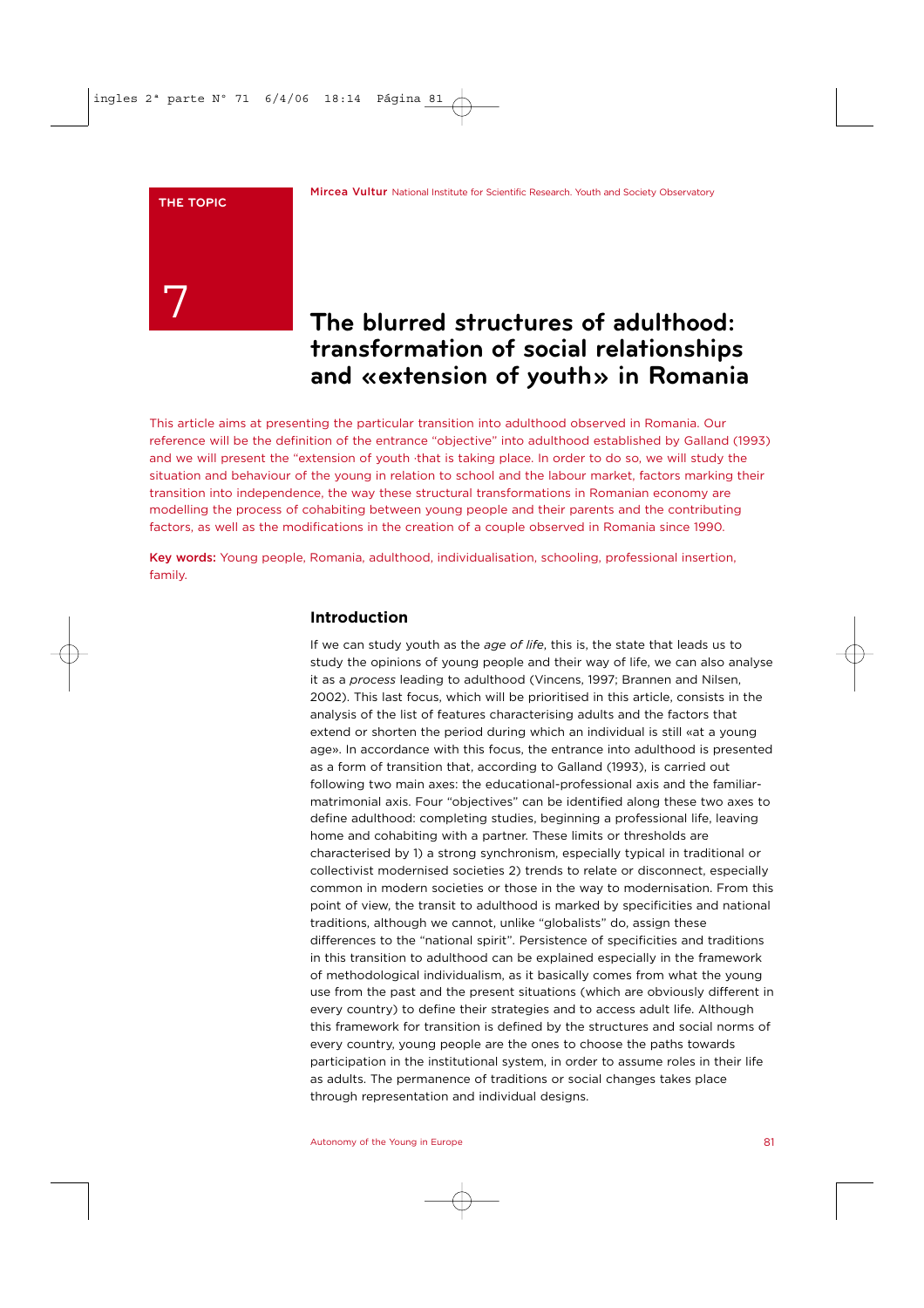In Romania, after the fall of the communist regime in 1989, the social atmosphere where the young people evolved changed and the transformations that have marked social life have modified the configuration of the entrance process into adulthood. During the dictatorship that made of Romania a modernised society, although following a traditional and patriarchal static path (Magyari-Vincze, 2004), the end of studies, the beginning of professional life, leaving home and having a partner used to happen at the same time. Young people developed in a regulated and institutionalised manner in every stage, from primary school until they found a job. The trend was to close as fast as possible the stage of youth through marriage, which also awarded the right to have a home. This way, one went from family dependence to adult life; that is to say, to a situation of economic, residential and affective independence without hardly any transition. The important part was marked by the ritual of the great step of marriage.

The problems to access adulthood today appear under a different light. The autonomy threshold in the terms defined by Galland no longer coincide and the frontiers between the young and adult phases are blurred. Certain intermediate spaces are created in between these thresholds and the democratization that began in 1990 has led to a process of social "individualisation" amongst young Romanians (Machado País, 2000) that has led to a great variety of moments and modalities in the transition into adulthood. The tendency to relate and disconnect thresholds to enter adult life mark the Romanian society today, which presents some specificities that distinguish it and at the same time make it similar to other European societies.

The purpose of my article is to present the particular form of transition into adulthood in Romania. Taking as a reference the "objective" definition of entrance in adulthood established by Galland, I will explain the process of "youth extension" in Romania. (1) In order to do so, I will present several aspects of this transition along the two previously-mentioned axes (educational-professional and familiar-matrimonial) analysing the processes of education and professional insertion, leaving home and beginning life with partners. More specifically, I will study the situation and behaviours of the young in relation to their schooling and the labour market that mark their step into independence and the way they model the structural transformations of Romanian economy, the phenomenon of cohabiting between the young and their parents and the contributing factors, as well as the modifications in having a partner that have appeared in Romania since 1990. These analyses are based on statistical data resulting from other studies and on other qualitative empirical data collected amongst young Romanians. (2)

# **More extensive studies**

After the fall of communism, the phenomenon of schooling has experienced in Romania a period of contradictory development. Between 1992 and 2002 (years of successive census), we can observe, on one hand, the slight reduction in the level of secondary schooling and, on the other, a strong increase in the level of higher and university studies. This way, the level of attendance to secondary schools amongst young people aged 15-19 was reduced from 92.5% in 1992 to 83.3% in 2002 (table 1). This evolution

### $(1)$

The theoretical model suggested by Galland and adopted as a reference in this text is more of an orientation for analysis than a way to provide an explanation of the "extension of youth". Its heuristic function is drawn from the importance awarded to objective relations in the establishment of the individual behaviours shown by the young.

#### $(2)$

In autumn 2005 I created three *focus groups*, each one of them formed by 10 young people aged 20-30, and chosen according to the "snowball" method in three Romanian communities (Bucharest, Cluj-Napoca and Bistrita) in order to gather information about the adult situation as a representative phenomenon.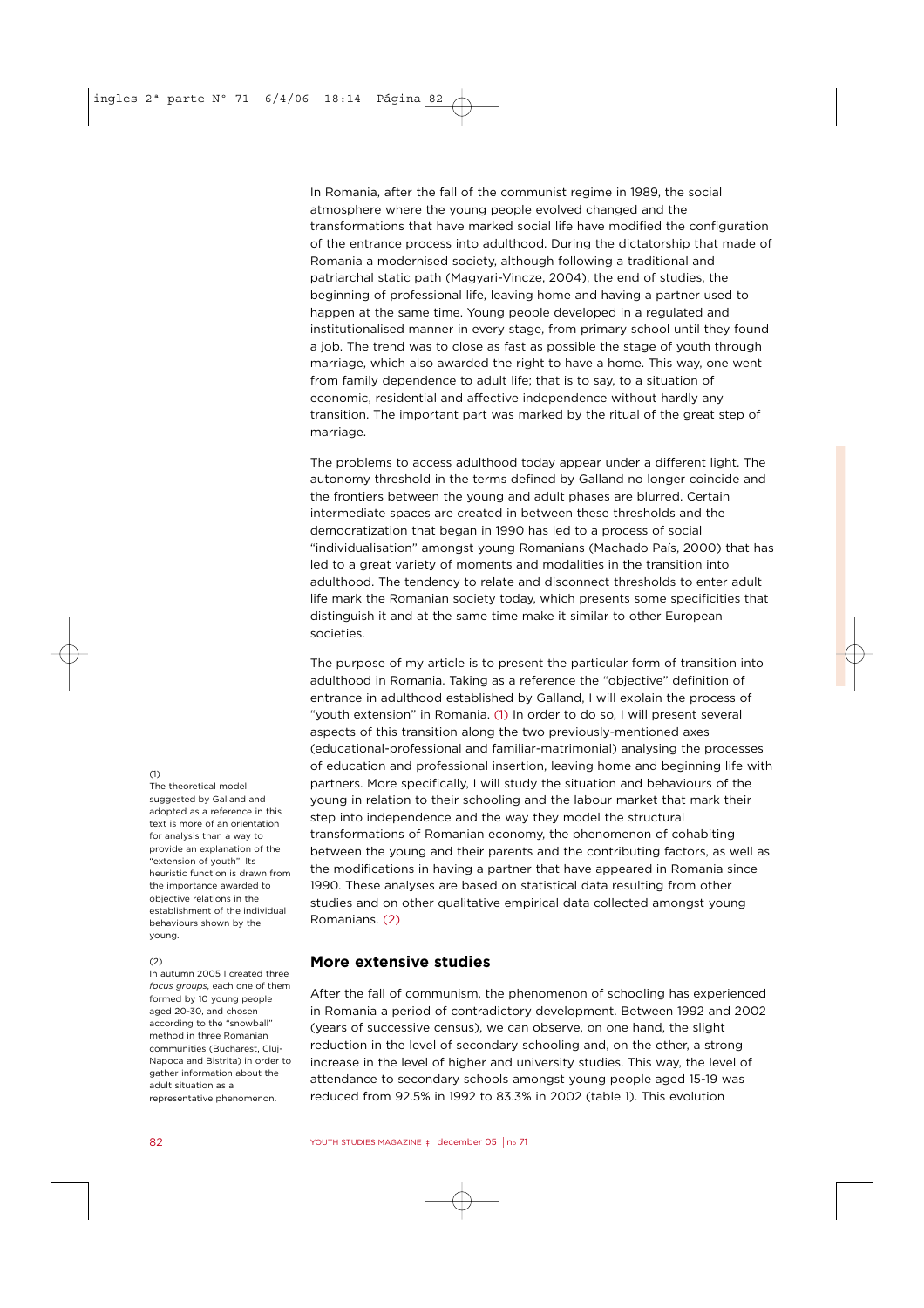indicates that some families 1) are not able to afford the schooling of their children due to the increase in prices, which contrasts the situation during the communist regime, when secondary schools were almost free or 2) they award less importance to education as a means to reach social and financial success as they only see unemployment as a result, or they follow those people with no training (athletes, businessmen, salespeople, etc.) whose success is broadcasted on TV. (3)

These slight descents in the levels of schooling are compensated, however, by a significant increase in the levels of higher and university training. Between 1992 and 2002, the number of diploma-holders increased by 41.7%. In comparison with 1992, the percentage of young people aged 20-24 taking higher education increased by 2.3% (from 0.3% to 2.6%) and the number of young people taking university studies doubled from 1.2% to 4.1%. In the 25- 29 range increases were 3.2% and 4.5%, respectively (next table).

Table 1. **Structure of the Romanian population according to their level of education, 1992 and 2002** (in %).

| Age groups | <b>Level of instruction</b> |      |                          |        |           |      |         |      |
|------------|-----------------------------|------|--------------------------|--------|-----------|------|---------|------|
|            | university                  |      | higher                   |        | secondary |      | primary |      |
|            | 1992                        | 2002 | 1992                     | 2002   | 1992      | 2002 | 1992    | 2002 |
| Total      | 5,5                         | 7,7  | 2,1                      | 3,2    | 67,8      | 69,8 | 19,7    | 14,9 |
| $15-19$    | $\overline{\phantom{a}}$    | -    | $\overline{\phantom{a}}$ | $\sim$ | 92,5      | 83,5 | 6,0     | 13,2 |
| $20 - 24$  | 1,2                         | 4,1  | 0,3                      | 2,6    | 95,2      | 84,2 | 1,9     | 6,0  |
| $25 - 29$  | 8,2                         | 12,7 | 0,6                      | 3,8    | 87,4      | 77,9 | 2,3     | 3,6  |
| $30 - 34$  | 9,7                         | 10,0 | 1, 3                     | 2,4    | 83,9      | 83,8 | 3,7     | 2,4  |
| 35-39      | 9,8                         | 10,5 | 4,1                      | 2,0    | 79,4      | 83,2 | 5,3     | 2,7  |
| $40 - 44$  | 9,7                         | 10,6 | 6,4                      | 2,4    | 73,0      | 81,2 | 9,5     | 4,1  |
| 45-49      | 8,1                         | 10,6 | 5,0                      | 5,4    | 59,2      | 76,6 | 25,8    | 5,8  |
| 50-54      | 5,6                         | 10,4 | 3,9                      | 7,6    | 51,6      | 70,0 | 34,8    | 10,1 |
| 55-59      | 4,5                         | 8,7  | 2,3                      | 6,0    | 44,7      | 56,0 | 40,9    | 26,3 |
| 60-64      | 4,6                         | 6,1  | 1,2                      | 4,7    | 45,3      | 48,7 | 40,5    | 34,7 |
| $65$ et +  | 7,0                         | 4,6  | 1,2                      | 1,7    | 59,8      | 39,3 | 51,8    | 40,4 |

Source: Romanian National Statistics Institute.

### $(3)$

The masses of money gathered in few months by speculators that were almost uneducated, but clever, make many young people feel jealousy and admiration at the same time. Earning money in any way and showing it off – a typical feature of the accumulation of capital – is an essential element of the social ideal proposed to the young in Romania.

### $(4)$

The gross schooling rate represents the number of students at a certain level of education, whatever their age is, expressed by the percentage of population of that age corresponding to that level of the educational system. In the case of higher training, the population studies grouped the last five years after leaving secondary school, which happens at the age of 18 in Romania.

This situation is due to the "fee" system established by the communist regime, which limited number of students who could take higher education, as well as to the appearance of private education which, especially at university levels, experienced a huge expansion after communism. In Romania there are currently 56 state universities and other private institutions, where the enrolment figures have increased up to 28% in 2000 and 10.6% in 1990. We can also notice that the gross schooling rate (4) in the level of higher education went from 21% in 1998 to 35% in 2003 (UNESCO, 2005) and amongst young people aged 18 to 35, the proportion of students went from 11% in 1993 to 21% in 2003 (Roharik, 2004). As a general trend we see here an extension of the schooling levels that covers all social classes (Neagu, 2004).

This increasing extension of studies is directly connected with the institutional changes in the training offer and is also the result of the great value awarded to diplomas by the collective mentality. Diplomas are a sign of a higher category and the guarantee to obtain a better place in the labour market. This way, amongst young Romanians there is a social tendency to accumulate titles, which is strongly supported by the parents. Accumulation of diplomas and studies makes young people believe that the acquired knowledge "gives the right to…", "guarantees priority of…". However, it is necessary to observe that businesses do not acknowledge the value of qualifications and that the influence networks are more efficient to obtain a good job than the years of education certified by a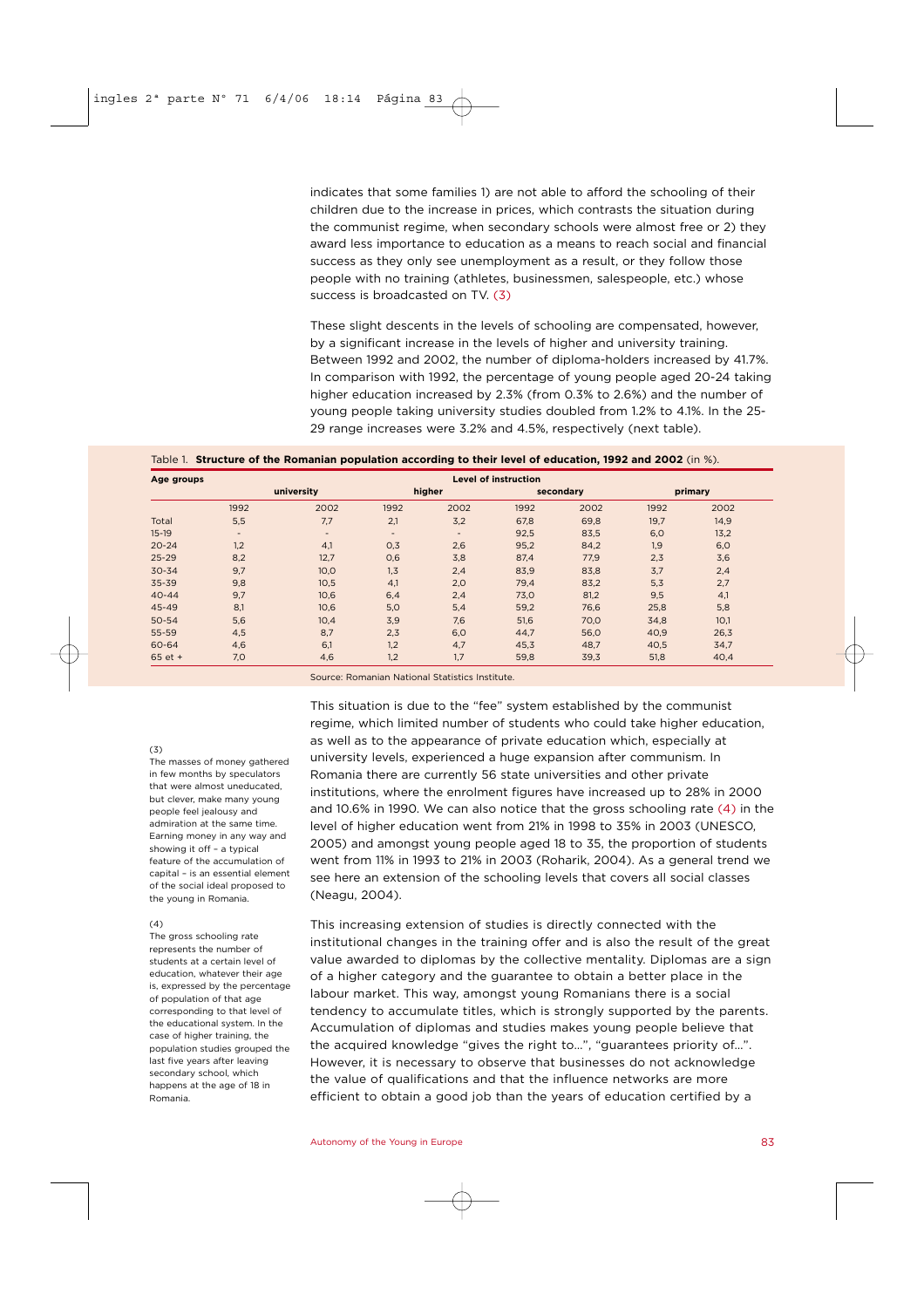### (5)

It is a *Study on the values of Romanians* done in 1993, where 1103 people were interviewed. and the *Barometer of public opinion,* which interviewed 2.100 people. For a detailed analysis of these studies in connection with the different indicators of the autonomy of the young, see Roharik (2004).

#### $(6)$

This posture reflects the forever dominating element in Romanian society, the division of work by sex, which assigns the male the role of earning money.

### $(7)$

The communist regime hid the unemployment rate so as not to confront the ideals of the Marxist ideology and the Constitution about the working rights. There was a huge overdimensioning of the number of employees in large industrial companies all over the country. According to the studies made by the OECD (1993), approximately 30% of the total working time corresponded to an "artificial" maintenance of the labour force. This phenomenon is also obviously connected to the economic crisis of the regime and its crash.

### $(8)$

This comment is valid for the countries in central and Eastern Europe. According to data issued by the International Work Organisation, in 2000 the average unemployment rate amongst those people aged 15- 24 was 30% in the 18 countries undergoing transition; that is to say, double the global employment rate. Over 40% of these young people had been unemployed for over a year. However, there are important variations within this geographical region, with approximately 7% unemployed people in the Czech Republic against 49% of the Yugoslavian Republic of Macedonia, 27% of the Russian Federation, 30% in Croatia and Poland, 32 % in Slovakia and 33% in Bulgaria.

diploma, which are often relegated to a category considered as a "time for enjoyment and fun", as one of the interviewees said. This situation has created a type of young figure that is "hooked to studies". This sort of person is illustrated by young people aged 18-30 who have "not left their studies, don't have a partner, don't have children, don't have a paid job and still live with their parents" (Roharik, 2004, 120). Between 1993 and 2003, the number of people associated to this group established from two studies around some representative samples of the Romanian population aged 15 onwards (5) increased from 16% to 25%.

In the scope of access to adulthood, this extensive schooling keeps young people away from professional activity for longer, thus extending the state of dependence from the parents, who, in Romania, have to pay for their children's studies. Continuing with studies keeps the ties of dependence with the family tight, especially of economic dependence. The family also extend the "category of childhood". In the case of most young students who have taken part in the debates held by the *focus groups*, belonging to the world of adults with the category of a student is confusing ("young and adult" at the same time or "neither young nor adult"). The privileged feature is mainly economic independence, according to those interviewed when identifying the category of an adult, but this situation is not a feature of those young people who continue studying. It is interesting to note that for many young people money is important, a defining feature of "a real adult", and this is more frequent in the case of males. (6) Even if they continue with their studies, the young people I interviewed do not seem to award any importance to knowledge. Pragmatically, they award a priority to the most useful aspects of the training offer, and so amongst the reasons why they choose a certain type of education and profession we have the financial aspect and the low unemployment rate associated to that profession. In particular, finances, banking, insurance, transport and certain sectors of industry such as tobacco and extractions guarantee the best salaries (around 300 euros a month as opposed to an average 180 euros in 2003).

## **The beginning of professional life: between precariousness and flexibility**

Since 1990, the Romanian labour market has experienced great restructuring, which has led to a modification of the possibilities and employment perspectives. This re-structuring has created an unstable professional world where the uncertainty of transition has made many jobs precarious and has left many professions and knowledge obsolete. This has also led to a great dose of insecurity and risks for the professional evolution of the young. During the communist regime, we did not know of unemployment in western terms, (7) but during the period after its fall, the unsuitable macroeconomic policies and the institutional atmosphere, which does not promote the creation of private jobs, have made their contribution to the reduction of possibilities for young people to access the labour market. Especially due to their lack of experience, unemployment has affected terribly this sector of the population. (8) The unemployment rate amongst young Romanians aged 15 to 24 was 18.7% in 2003, much higher than for the population aged 15 or over, whose unemployment rate for the same year was 6.6%. In relation with the group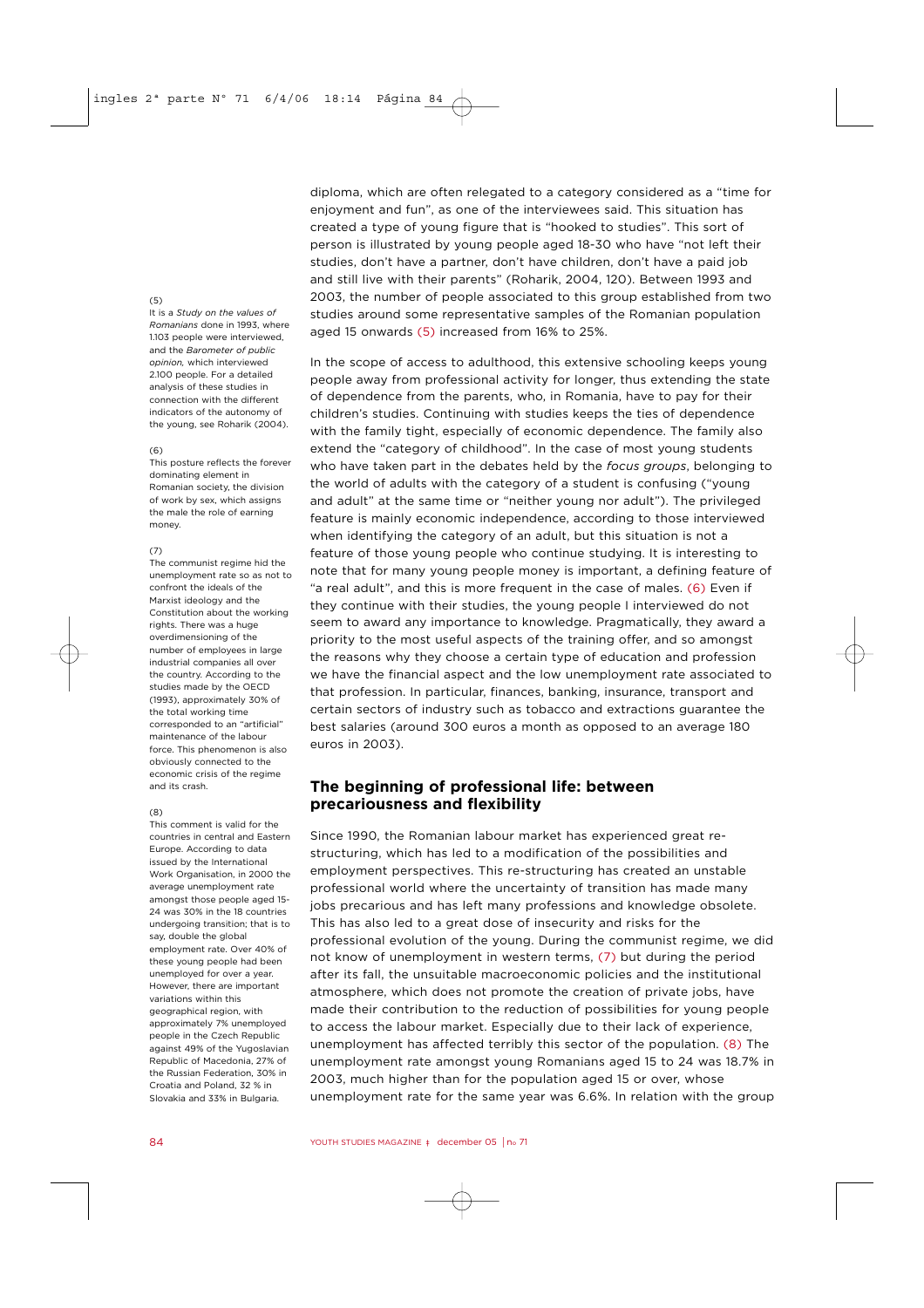of unemployed registered in 2003, those aged 15-24 represented a proportion of 31.4%. Democratic transition has abandoned the young and has made them look for new orientations without any institutional support, to learn to overcome insecurity, to consider the situation as dependent on the market, on their efforts or on their family circumstances.

This evolution in the labour market has generated new paths for transition from youth to adulthood. Firstly, here we have a tendency to *delay even more the entrance in the labour market and a stable career* after completing studies. The stage of professional insertion for young Romanians is characterised today by receiving training that does not guarantee a job. Recruiting young people who have just finished their training has become more unlikely in state businesses, whose dimensions have been greatly reduced, whereas the private sector does not create enough new jobs either. This way, unemployment affects more and more those young people with studies. In 2003, for instance, 37% of the unemployed had a higher education and university diploma but had still not entered the labour market (PNATR, 2003). We have also stated that amongst the young diploma-holders there is an increasing phenomenon known as "return to the preceding state". More precisely, "it is a sort of back to school process taking place several years after people have completed their studies and is done by those youngsters who have not managed to find a job and end up taking higher education (diplomas and PhDs)" (Roharik, 2004: 119). This situation explains why, in the framework of the *focus groups* I have created, most young people have mentioned getting a stable job and economic independence as the priority features of being an adult. "I won't see myself as an adult until I start working, even if I have finished studying." Being an adult means "having your own money, not depending on anybody and having a long-term job" (male, 26).

Secondly, we can see an *increasing maladjustment between the qualifications and the corresponding jobs*. The phenomenon we mentioned earlier about training in young people does not create more jobs or necessarily improves professional options, but rather contributes more to the phenomenon of the change of social position (9) that in 2002 affected 12.5% of employed young people aged 15-24 (Neagu 2004). The causes for this phenomenon are manly due to the few number of professions included in the labour market and the rigidity of the educational system, which is isolated from the economic world and still enclosed in its own reproductive logics. Young Romanians experience this situation as a maladjustment between the instrumental conception of education as a productive investment and an unregulated market constrained by unforeseeable forces (especially the power of the influence and customer networks). This situation is reflected in its position in relation to education. 25% of the population aged 15-29 considered that school barely responds to the needs of the labour market (PNATR, 2003) and makes one of the interviewed in the *focus groups* declare that: "the aptitude to memorise dead knowledge developed by teachers amongst us does not have much to do with the capacity to join the labour market in its current situation". However, for this young man, "being an adult means achieving my professional objectives because if I can't work in the field I am trained for and my job position is below what I would like to do, then I won't consider myself as a real adult" (male, 25). This young man's adult identity is

#### (9)

The change of social position is defined as the situation for which a young person has a higher educational qualification in connection with the training required for the option taken. This phenomenon did not exist during the communist regime which, through strict control of the training-employment connection, gave each young person a job according to their level of training and qualifications.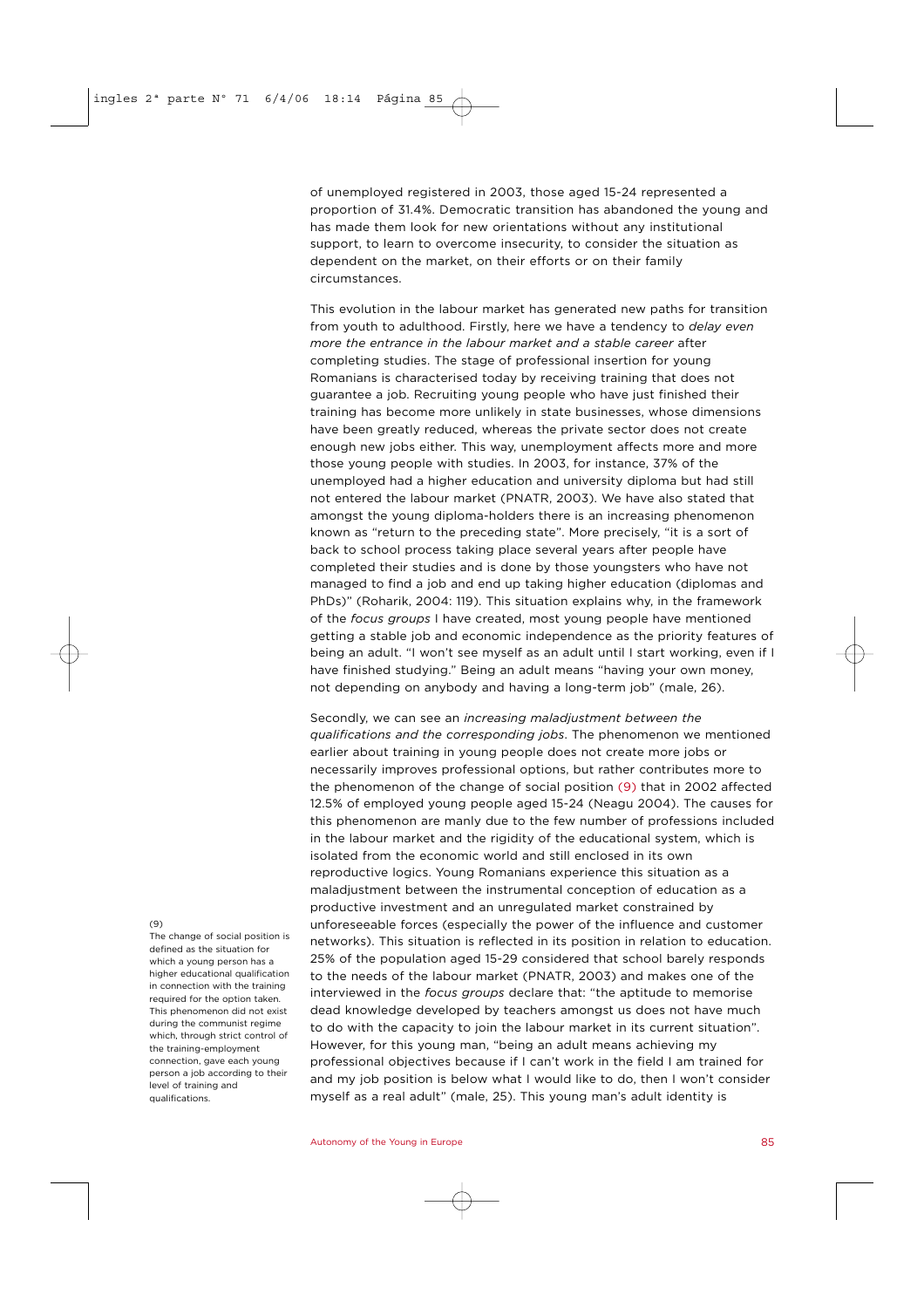articulated around a previously planned professional career that involves a work-training correspondence, even if this means postponing getting a job. Note that the results of the opinion surveys show that an increasing number of young Romanians is sensitive to professional success through the correspondence between work and training. In a national survey made in February 2001, 30% of young people aged 18-25 believed that working in the field one has trained for is a very important indicator of professional success. This proportion increased up to 34.4% in 2003 (The Gallup Organisation, 2004).

Thirdly, we can also see in Romania the appearance of a phenomenon that had not existed during the communist regime called *part-time working and studying*, especially at university level. The flexible feature of the labour market allows an increasing number of students to work at weekends or summer holidays, which did not use to happen before. For those students interviewed about this aspect in the *focus groups*, as well as an opportunity to get some pocket money, getting a job while studying was a socially relevant decision. Young people access this way certain independence and start entering the adult world. This way they can reach a means of institutional and paternal emancipation that could hardly be reached by just staying at school. "I felt like I was somebody, an adult, the first time I saw in my hands my first salary after working during my second year at university" (male, 27). For this young man, working while studying has a symbolic value of independence. However, this independence is strongly connected to the instrumental aspect of work, concerning the material advantages in having a job. On one hand, this dimension has been the most popular one for the young people interviewed in the *focus groups*. The mentality has been clearly framed into an «Adam Smith» type of logic, that is to say, it clearly expresses its wish to "improve luck" through "an increase in fortune". A survey made by *The Gallup Organisation Romania* for the British Council in 2004 shows, on the other hand, that 84% of young Romanians considered that the salary is the first criteria to choose a job and only 30% awards importance to other expressive aspects of work such as the environment or relations with colleagues (The Gallup Organisation, 2004).

It is also important to note that in Romania, a country that went from "a socialism of underdevelopment" to a "capitalism of underdevelopment" where the standard of living only applies to 27% of the average in the European Union, many young people - especially from the middle classes and villages aged 25 to 35 - have been forced to emigrate, quite often illegally, to different western countries as a means to earn the money the need to have a decent life. Customising and nepotism in socio-professional relations and the incorrect application of the laws have created amongst these young people the feeling of frustration when it comes to "making a living" in Romania. To this regard, between 1990 and 2001, 1.6 million Romanians had left the country to work in the west and, according to data drawn from the survey made in 2003 by the Centre of Urban and Regional Sociology in Bucharest, 4% of Romanians declares having worked abroad and 9% have relatives working abroad (Capelle-Pogacean, 2003). The experience of «dincolo» («on the other side») work represents for these young people a ritual to move into adulthood, as an experience lasting several months or years abroad allows to reach certain goals faster, such as purchasing a house or having a partner. Leaving to another country to work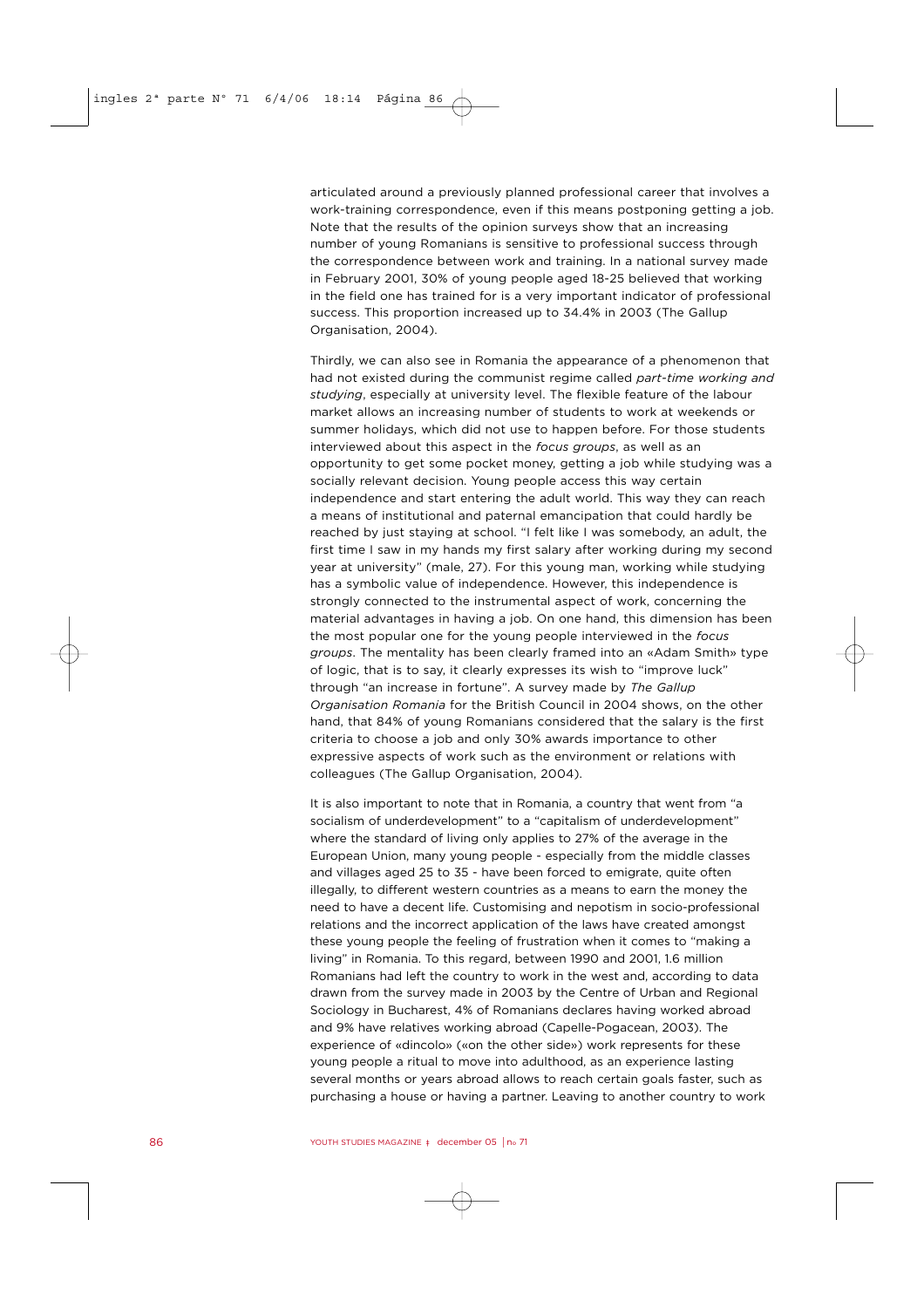(especially to countries such as Spain, Italy or Ireland), engaging into a "migratory career" (Diminescu, 2004) is the origin amongst many young people of a social difference in relation to those who have stayed in the country. Those who have managed to reach the "western paradise", especially through legal means, and have returned as richer people consider that this experience has been "the real step into adulthood". "I have experienced during my time in the west my capacity to be a real man. After returning, I now feel like an adult", says one of these young men who has narrated all the difficulties encountered during his "illegal work period" in the European Union from 1990 and 2002. As a Romanian citizen, he was a member of the "black list" of countries whose citizens needed a travel visa and a work permit.

### **A long stay with the parents**

In 2002, in Romania 78% of young people aged 15-29 declared they still lived with their parents (PNATR, 2003), an intermediate situation between Italy (where 80% of young people aged 15-29 lived with their parents) and France (around 65%). This situation of the "extended family" is explained through the joint action of two combined factors. Firstly, it is a traditional feature of Romanian culture, as parents are assigned an important role in the protection of their children, even if they are adults already. Secondly, we can see the utilitarist or economic explanation that applies in the current situation in Romania, characterised by the horrendous absence of affordable homes for young people, which has become a real obstacle for their independence. The high cost of rentals, which surpasses many young people's financial possibilities, and the absence of a financial system allowing to purchase a home hinder the access of young Romanians to the possibility of achieving residential independence. (10) Thus, the possibility of getting a loan did not exist before 2001, as banks believed it was too risky to offer this service to the population. Those people whose income was over the average salary had to save their money to add up for the required sum to purchase the home, whereas for the rest this was close to impossible. The Administration has taken part to solve the issue of the scarcity of homes by creating the *National Housing Agency*, an organisation that manages the construction of buildings for young people with some financial aid, and allows people to purchase a house through a loan with a 15-25-year mortgage. Nevertheless, even in these conditions, most young people find it impossible to pay off their mortgage. In addition to this, the number of homes available is low, so the criteria to assign them are mainly political and decided by the administrative agency. The media frequently talk about cases of fraud in the system to favour important members of the government or other state institutions, who take advantage of these offers. Customising, a common feature in traditional and communist systems, showed a great capacity of survival during the period for democratic transition and still plays an important role in Romanian society.

### $(10)$

A survey made by the Ministry of youth and sports in Romania reveals that in 2001 94% of young people interviewed aged 18 to 29 considered that getting a home represented the biggest of problems.

Regarding leaving home, in Romania it happens in certain ways that can also be found in other European countries. For instance, it is what Buck and Scott, (1993) called *living away*, which means living away from home but preserving a relation with it. This is the case of students who live somewhere else during the week (a student hall or apartment) financed by the parents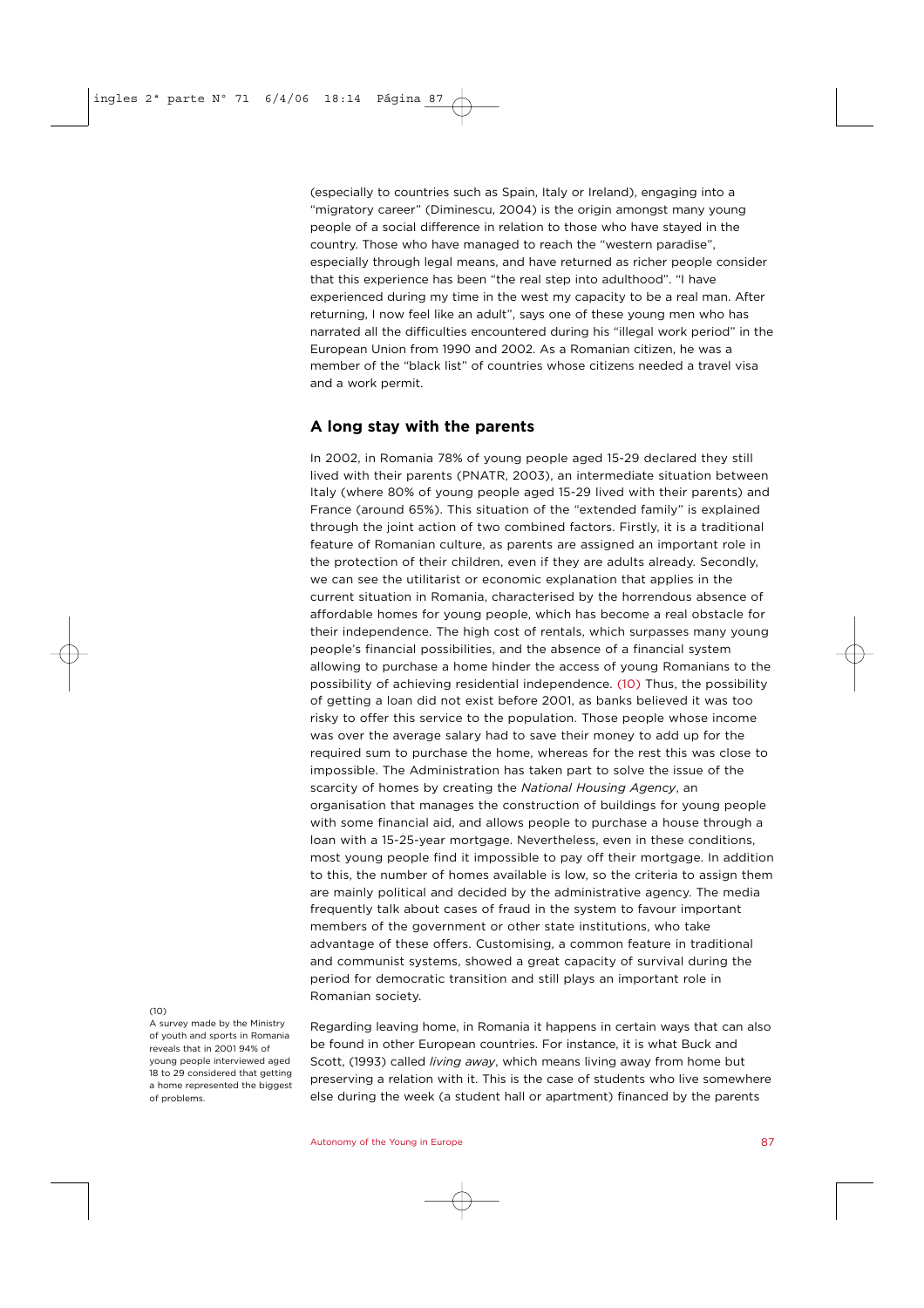and then return home at weekends. This type of de-cohabiting is also found amongst the young members of the upper classes (the "new rich people" who appeared from the ruins of communism), many of which have a home paid by their family.

In the case of those young people living with their parents, cohabiting is progressively adapted to the advances of Romanian society towards modernism. Thus, young people living with their parents who find it impossible to emancipate from their family negotiate some autonomy spaces in it. Cohabiting does not mean that they are subjected to certain traditional family rules characterised by the father's authority and the control of their activities. They are young people who benefit from a great autonomy that is represented in the possibility to go out at night without any restrictions, not give parents any explanations about their friends, being with people from the opposite sex without parent control, etc.: a trend towards independence that is growing and is manifested when they are still at the family home. The family model is framed by great concern and a strict control of studies (financed mainly by the parents), but also by a not-so-strict control of the use of time, relationships and private life, which mainly contributes towards weakening the tendency to leave the family home. On the other hand, this trend is reinforced by the fact that young people with a paid job do not help towards the family budget. Thus, they can save most of their income and not pay for living expenses, so they can spend their money on the typical elements of juvenile culture; something their "independent" peers cannot do, as they must spend on other basic needs. We might say that the impulse towards autonomy is particularly slowed down by the practical advantages of living with the family. (11)

Cohabiting, and consequently, the importance awarded to the family, do not have much to do with the persistence of the traditional values, but rather with a logic to adapt to the situation. If young Romanians indeed are loyal and more attached to the community, this is often reduced to some interesting considerations. Thus, young people have told us about their feeling of belonging to a family and their principles, but do it not so much because of the influence of a tendency towards conformism and tradition, but rather because these principles have a functional value to them. They feel like members of a family and insist on this feeling, not due to an inertial mechanical feeling, but rather because the family values support their interests. This way they can stay with their parents for as long as they wish or they can also stay with them if unemployed. *Youngsters have the impression that the whole social problem finds its solution in the family framework and this belief increases the importance of the family.* Their ideals and beliefs legitimate the family and also support their interests. (12)

# **Many ways of living with a partner**

The analysis of certain dimensions about life with a partner in the mentality of young Romanians allow us to state the importance of marriage as a way to access adulthood, especially in the case of girls. In Romania, girls have a well developed devotion to marriage and this explains why 21% of young Romanian girls get married before the age of 19 (the highest percentage in Europe). However, even if marriage is highly valued, the average age for the first marriage has gone between 1990 and 2000 from 25 to 27 in men and

### $(11)$

It is necessary to point out this framework, regardless of the structure of the labour market. High unemployment in Romania in young people can be explained by the tendency to protect children within the family and the possibility of young people to stay at home or go back and live at a very low cost. "As I live with my parents, I can stay unemployed. If I didn't I would have to work to pay for all my needs" (29 year old man).

### $(12)$

The fact that the family replaces some functions that should be covered by public services (compensate the functions in the labour market, for instance) leads young people to have a double morale. Obligations towards the institutions or public authorities are weaker than the ones related to the family. This situation leads to the existence of a high level of *social capital* in the families, but a relative level of poverty outside them.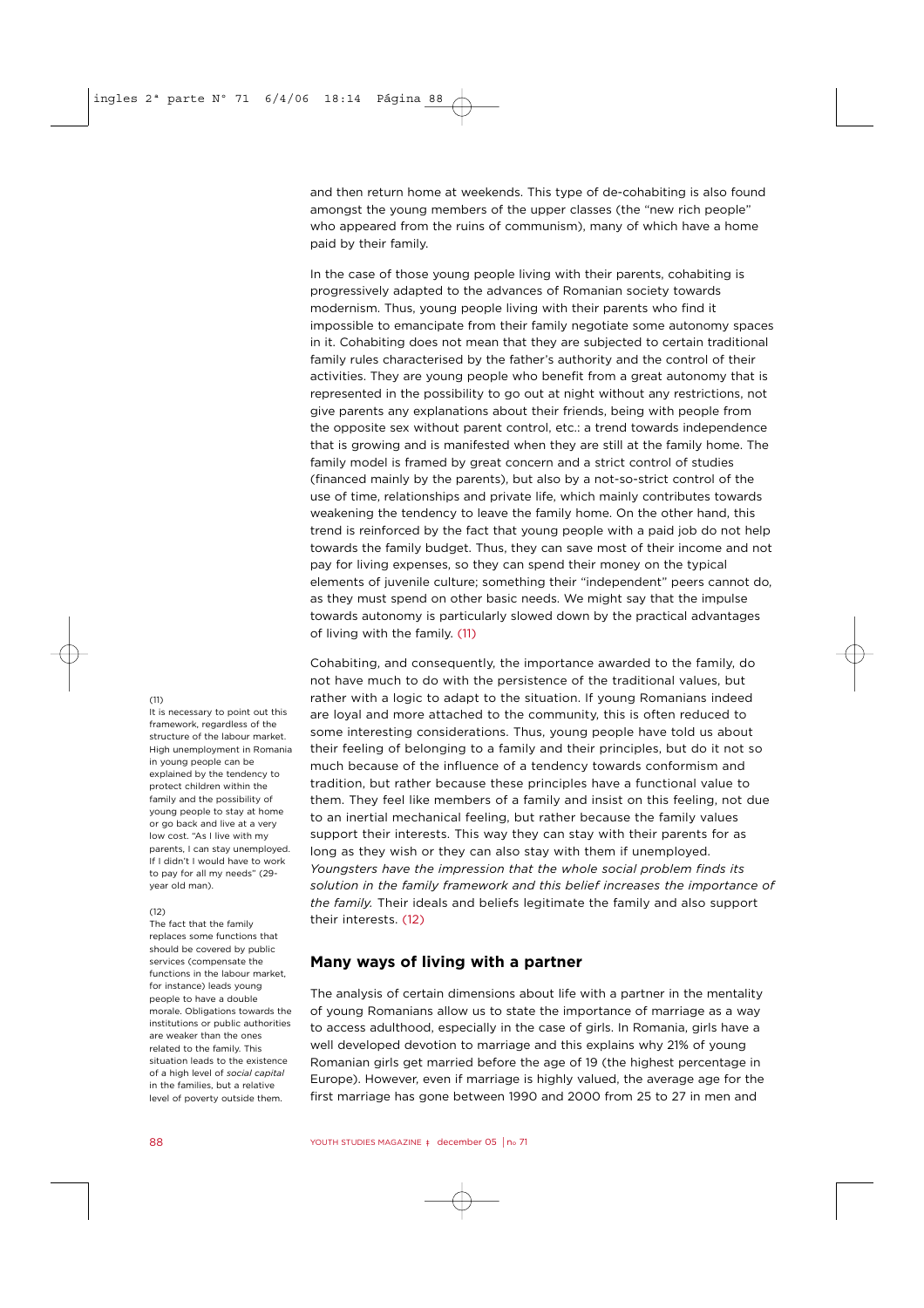22 to 23.6 in women. At the same time, there are new ways of cohabiting, such as unmarried couples of single parents. In 2001, for instance, according to a survey made by the Ministry of Youth and Sports, 0.7% of young Romanians aged 15-24 lived with their couple but were not married. (13) On the same lines, between 1992 and 1998, the proportion of young single people aged 15-29 increased from 60% to 63.4%, whereas the proportion of married people went down from 37.7% to 34.9%. After the fall of communism there has been a reduction in the marriage rate (except in women aged 20 to 24), as the graph shows:





Source: Romanian National Statistics Institute. Data collected by the author.



Source: Romanian National Statistics Institute. Data collected by the author.

Therefore, if in 1990 the marriage rate amongst men aged 20 to 24 was 105.4 marriages for every 1,000 people, in 2000 the figures reached only 47.4 marriages per every 1,000 people. During the same period, this rate was reduced amongst women aged 25 to 29 from 62.4% to 31.3%. We can only see an increase in the group of women aged 20 to 24, where this rate went up from 24.5% to 63.3%. This situation could be explained by the effect of the strategies applied by these young women, according to research made by Brinbaum and others (2003), to certain categories, as they seem to award more importance to living with their partners in order to leave home, unlike men, who first tend to get a job and then cohabit with their partners. In the framework of the *focus groups*, those women in their 20s were more inclined to designate marriage as the symbol of acquisition of adulthood, whereas for

### **Figure 2:**

 $(13)$ 

This rate is far from the ones found in most western countries, where the percentage of young people living as unmarried couples surpasses 15%. At this regard we could say that the position of young Romanians regarding cohabiting out of wedlock shows a "cognitive dissonance" between the values expressed and the respect to these values. Thus, most young people I have interviewed seem to approve of this type of life, but at the same time they say that marriage after a period of cohabiting will "easily be a failure". "I prefer, says a young man, getting married without living together first. Cohabiting is good to get experience, but not to prepare marriage". When asked "do you think that living together before marriage would be good because the members of the couple could judge each other before making an official commitment?", most young people gave a negative answer.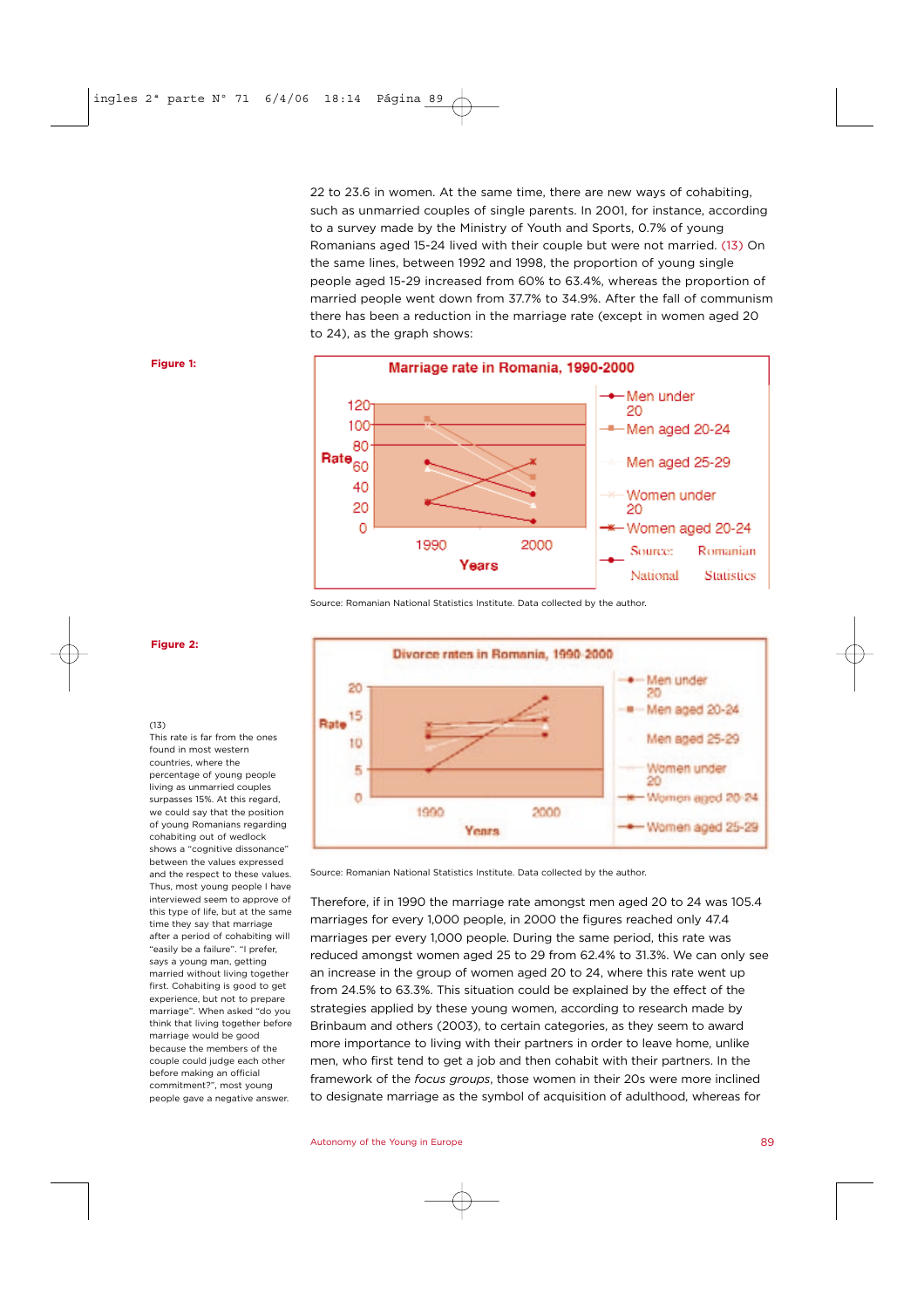most men the priority was first to get a job and economic independence to reach adulthood. Marriage according to males appears as a secondary indicator of adulthood and not as a main priority to "get on in life".

The reduction in the number of marriages is accompanied by an increase in the number of divorces. Data extracted from graph 2 indicate a trend amongst young people to get divorced, when compared to the year 1990.

This phenomenon reflects the difficulties in the relations between young people who confront the economic crisis that is typical in a period of transition: insufficient income, unemployment, scarcity of housing... On the same lines, they are the result of the modifications in the behaviour of young people in the context of transition to liberal capitalism. This context offers young people new possibilities to choose options to favour the increase in individualism that becomes in many cases a form of solipsism (Vultur and Fecioru, 2004). This is joined to a greater effect of the redefinition of paperwork within the couple and the difficulty to find the right person in an uncertain and changing world without the axiological objectivity typical in societies regulated by State tradition. We can also see amongst the young a deeper transformation of the sense awarded to romantic relationships. The sentimental order in young people is based on collective values, but is also based, and in an increasing manner, on an individual aspiration to build one's own identity. For instance, fidelity "while love lasts" replaced little by little fidelity "imposed by marriage". The hopes of the members of the couple evolve. What they look for in a relationship is the exchange of the conditions of their personal plenitude: beyond rules, they want honesty, authenticity and solidarity in freedom. The family-reference dictating the norms leaves a place for a family-refuge where one does not suffer, but rather finds company and support.

# **Conclusion**

The presentation of some constitutive elements in the process to "access adulthood" amongst young Romanians leads us to represent the hypothesis of an "extension of youth", whose common feature is the disconnection from the threshold of acquisition of economic, residential or affective independence. The time for education, the entrance into active life, leaving home and having a partner seem to be more variable in Romania today than in previous generations, whose destiny was constrained by the social forms of regulation of a traditional and collectivist style. The position and succession in time of education, active life and family relations have become less foreseeable and stricter for young Romanians. The emerging capitalism has a strong influence on decisions made throughout life, such as leaving school, studying the chosen degree, having a family, etc. We are witnessing in this country the emergence of a "new adult" that combines different fields in life and for whom the pragmatic election and the adaptation to situations are more important than prediction as an element of security in an uncertain future. The random and fragile success of liberal democracy in Romania will be indices for these "new adults" who, as they claim for their right to act and become richer in both material and symbolic ways, they are placed in situations that involve applying innovative actions and several strategies for these situations. The ways of communist reproduction according to which the forms of interaction are transmitted generation to generation have lost their meaning today and the path of young people today is no longer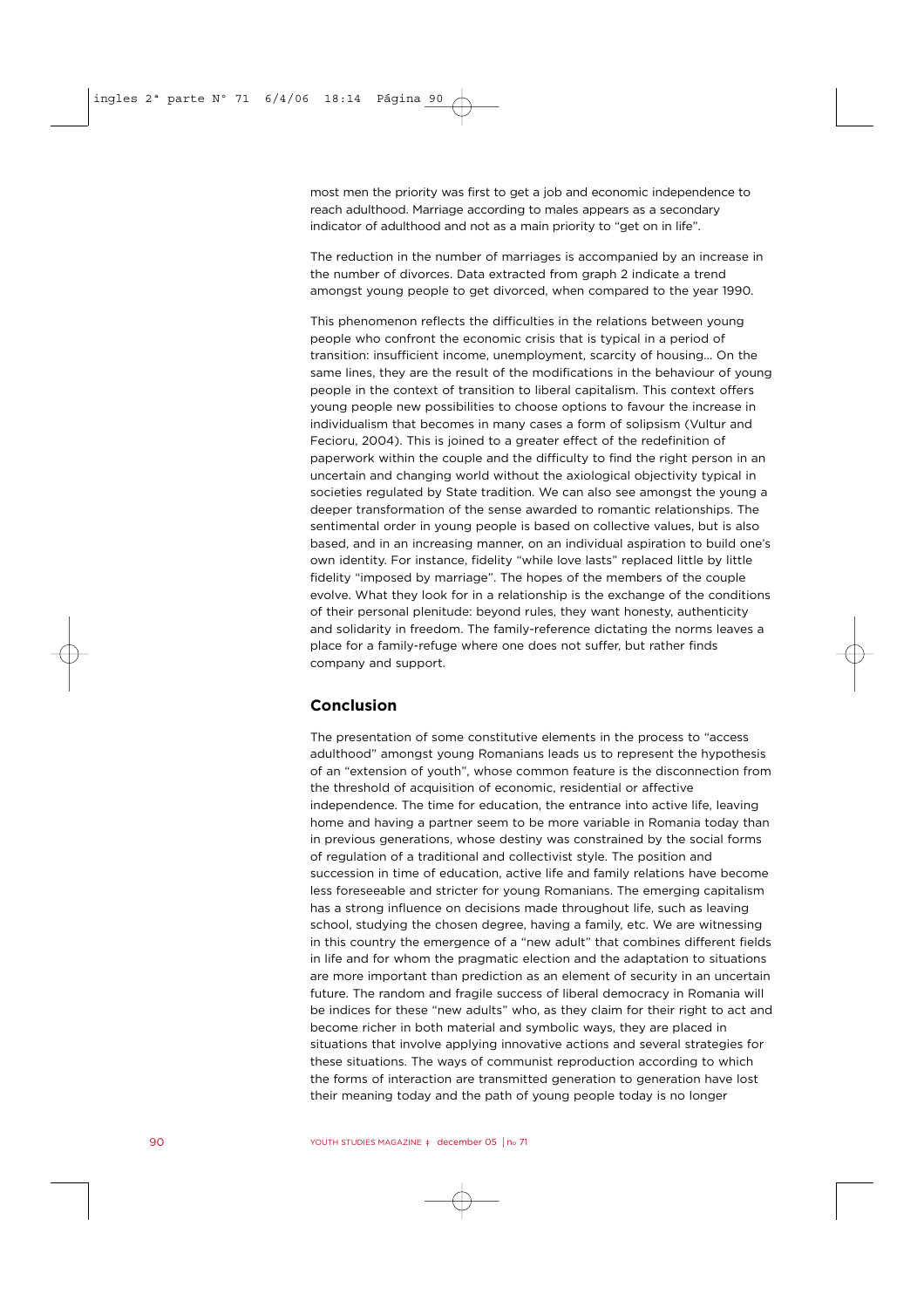structured by objective and permanent regulations, but is rather subjected by objective and permanent regulations and to the increasing importance of *individualisation, rationalisation and contingency*. This situation refers to the nature of transformations in Romania today, as well as to the contradiction and the multiple centring of the market system. These young people are constituted around central axes in current transformations and are, both in Romania and the central and Eastern European area, the vectors for the introduction of social links that are to consolidate the democratic regime and the market economy in this part of Europe.

### **Bibliography**

Brannen, J. et A. Nilsen, (2002), «Young people's time perspectives: From youth to adulthood», *Sociology*, 36, (3), 513-538.

Brinbaum Y., A. Degenne, A. Kieffer et M.-O. Lebeaux, (2003), *Getting a Job and Leaving Home in Europe*, report for the Consortium of Household Panels for European Socio-economic Research (CHER) Luxemburg and LASMAS – CNRS, Paris.

Buck N. et J. Scott, (1993), «She's leaving home: but why? An analysis of young people leaving the parental home», *Journal of Marriage and the Family*, 55 (4), 863-874.

Capelle-Pogacean, A. (2004), «Roumanie: imaginaires de l'ouverture et de la fermeture » ("Romania: mentality for opening and closing"), en Patrick Michel (dir.), *Europa central, la melancolía de lo real (Central Europe, melancholy of reality)*, CERI-Autrement Paris, 97-118.

Centro de estudios e investigaciones sobre la juventud (2001), *La situation de la jeunesse et ses attentes ("The situation of youth and their hopes")*, Bucharest.

Diminescu, D. (2004), «La mobilité des jeunes roumains à l'heure de l'élargissement européen» ("Mobility of young Romanians in the European extension*"*), *Hommes & Migrations*, (1251), 42-51.

Galland, O. (1993). «Qu'est-ce que la jeunesse?» ("What is youth?"), in A. Cavalli and O. Galland (dir.), *El prolongamiento de la juventud (Extension of youth)*, Paris, Actes Sud, 11-18.

Machado Pais, J. (2000), «Transitions et cultures de la jeunesse: formes et manifestations» ("Transitions and cultures in youth: forms and representations"), *Revue Internationale des Sciences Sociales*, (164), 247-261.

Magyari-Vincze, E. (2004), «Le patriarcat d'en haut et d'en bas en Roumanie» ("Patriarchy in Romania from top to bottom"), *Nouvelles Questions Féministes*, XXIII (2), 29-48.

Neagu, G. (2004), «Educatie, insertie si mobilitate profesionala» ("Education, insertion and professional mobility), *Revista Calitatea vietii*, XV, (1-2), 1-13.

OCDE (1993), *L'emploi et le chômage dans les pays en transition, problèmes de définition et de mesure ("Employment and unemployment in the countries undergoing transition, definition issues and measurement")*, OECD/CCET.

*Plan national de actiune pentru tineret* (PNATR), (2003) (National plan for youth actions), Romanian Ministry of Youth and Sports, Bucharest.

Roharik, I. (2004) «L'insertion professionnelle des jeunes en Roumanie : éléments d'interprétation et pistes d'analyse» ("Professional insertion of the young in Romania: interpretation elements and clues for analysis") in M. Vultur (dir.), *Regards sur…Les jeunes en Europe centrale et orientale,* Québec, Presses de l'Université Laval, 113-127.

The Gallup Organisation (2004), *Tînar în Romania* ("Being young in Romania"), British Council, Bucharest.

UNESCO (2005), *Recueil de données mondiales sur l'éducation ("Recopilation of worldwide data on education")*, UNESCO Statistics Institute, Montreal.

Vincens, J. (1997), «L'insertion professionnelle des jeunes. À la recherche d'une définition conventionnelle» ("Professional insertion of the young. In search for professional definition"), *Formation –Emploi* (60), 21-36.

Vultur, M et E. Fecioru, (2004) «Le capitalisme rampant. Polygraphie de la jeunesse roumaine» ("Emerging capitalism. Poligraphy of Romanian youth"), in M. Vultur (dir.), *Regards sur…Les jeunes en Europe centrale et orientale,* Québec, Presses de l'Université Laval, 67-80.